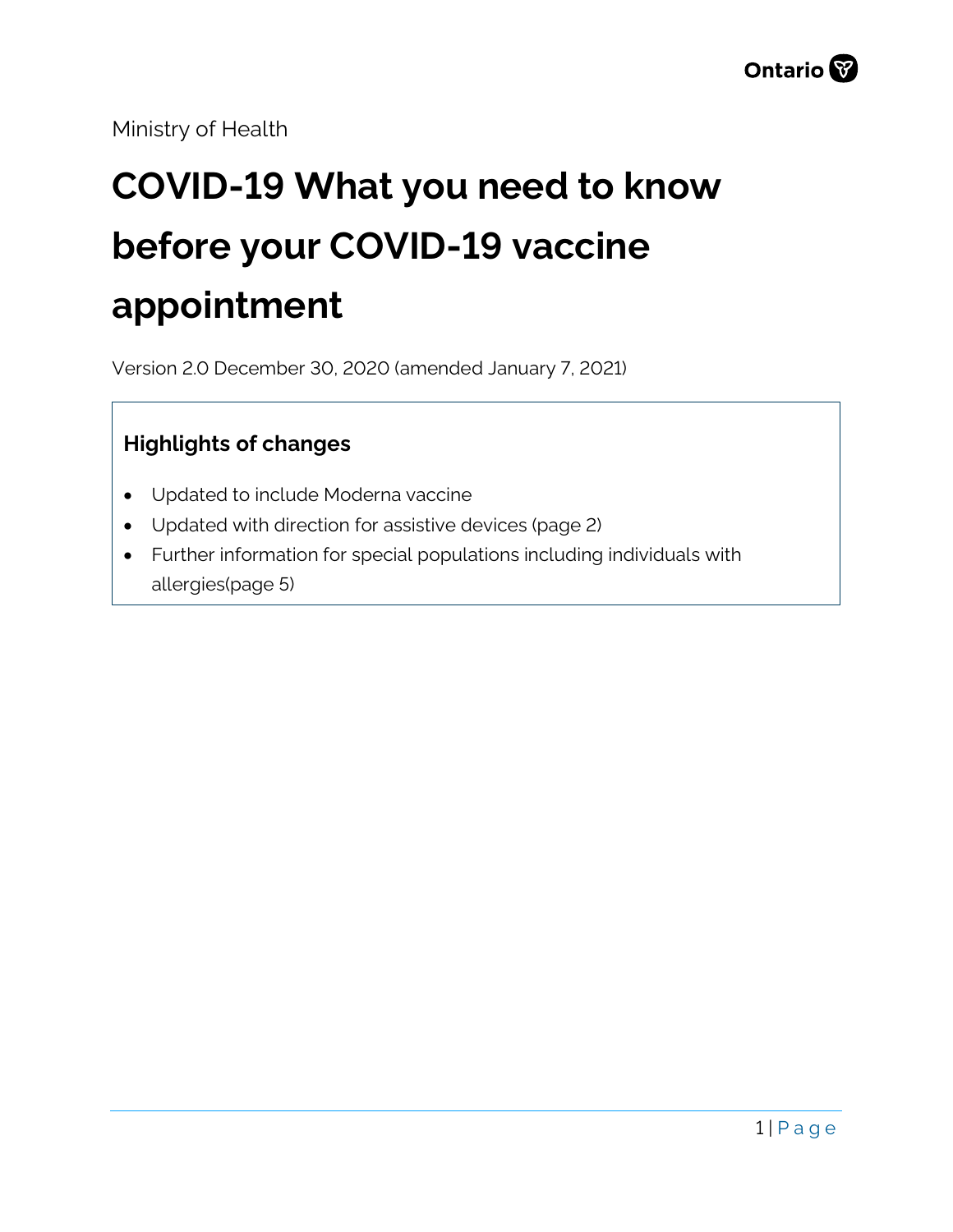Ministry of Health

# **COVID-19 What you need to know before your COVID-19 vaccine appointment**

Version 2.0 December 30, 2020 (amended Janaury 7, 2021)

This guidance provides basic information only. It is not intended to take the place of medical advice, diagnosis or treatment, legal advice or legal requirements.

In the event of any conflict between this guidance document and any applicable emergency orders, or directives issued by the Minister of Health, Minister of Long-Term Care, or the Chief Medical Officer of Health (CMOH), the order or directive prevails.

• Please check the Ministry of Health (MOH) [COVID-19 website](http://www.health.gov.on.ca/en/pro/programs/publichealth/coronavirus/2019_guidance.aspx) regularly for updates to this document, list of symptoms, other guidance documents, Directives and other information.

**You have been identified to be eligible to receive a COVID-19 vaccine. Please read below to know what to expect for upcoming appointment to receive your vaccine.**

### **What do I need to bring to my appointment?**

- Your health (OHIP) card.
	- o If you do not have an OHIP card, bring another form of a government issued-photo ID such as a driver's license, passport, Status Card or other provincial health cards.
- Immunization record to keep track of this and other vaccines
- Assistive devices as needed (e.g. scooter, wheelchair, cane)
- Reading glasses and/or hearing aid if required
- Your mask
- A support person if required (e.g. interpreter)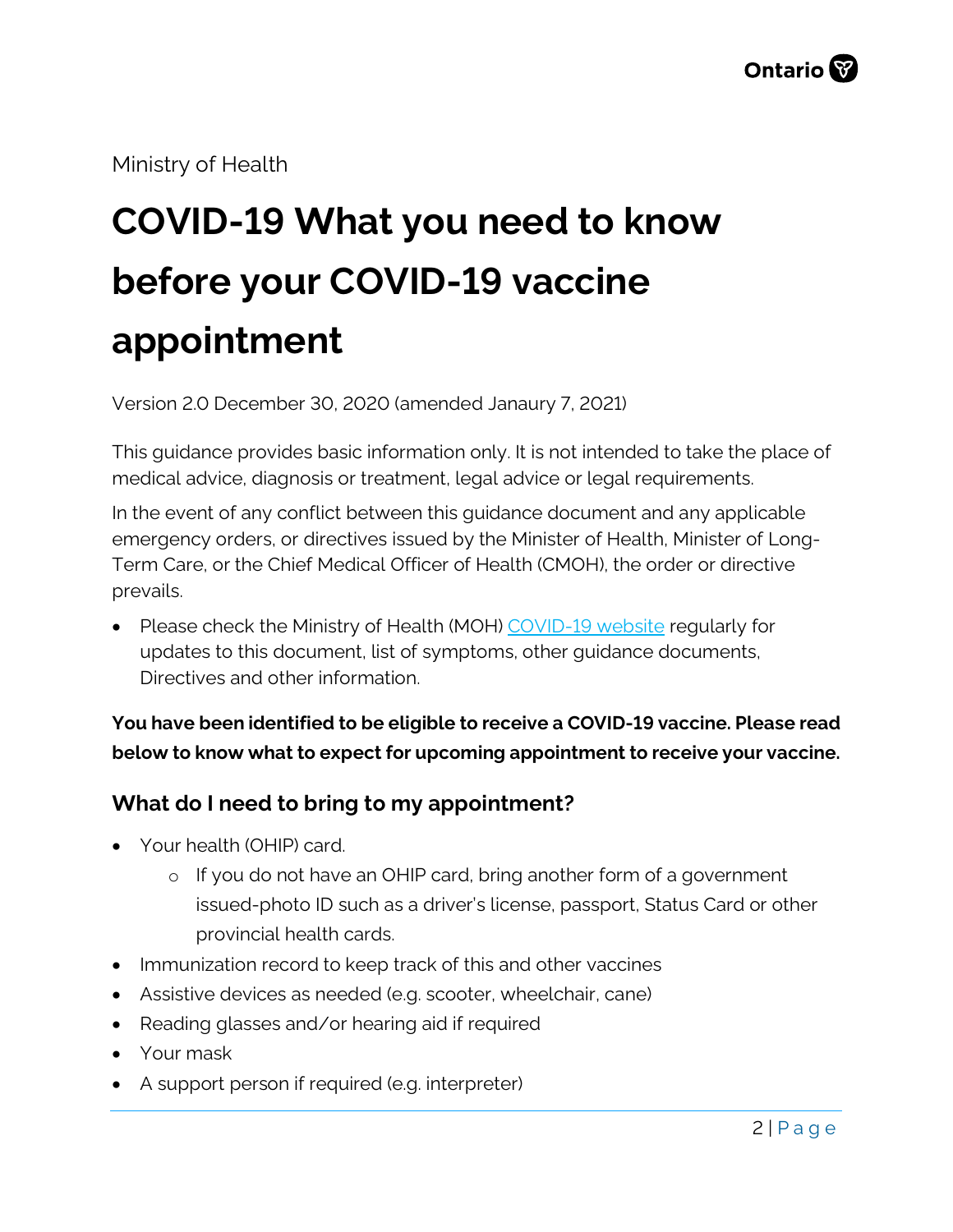

#### **What do I need to do to prepare for my appointment?**

- Take your regular medication and eat your meals as usual.
- Do not wear any scented products.
- Wear a loose-fitting top or a t-shirt so that the health care provider can easily access your arm for the vaccination
- **If you have symptoms of COVID-19, you should not attend the clinic. Call the clinic and follow their instructions.**
- Do not arrive more than 10 minutes before your appointment.

#### **What can I expect when I arrive to my appointment?**

Vaccination clinics will take every precaution to ensure your health and safety during your visit. Public health measures will be implemented, and all health care providers, patients, and other staff and visitors will be expected to follow all public health measures in the clinic. Be sure to read and follow any signs or instructions provided at the clinic.

You will be asked to provide your OHIP or Status card (or any government issuedphoto ID if no OHIP card) to confirm your appointment.

You will be asked to complete active screening to see if you have signs or symptoms associated with COVID-19 prior to entry into the clinic.

You will be asked to wear a mask while at the clinic, as well as to clean your hands, and practice physical distancing from others (at least 2 metres).

You will be asked to stay for 15-30 minutes after you receive the vaccine to monitor for any adverse events following immunization.

# **What you need to know about the COVID-19 Vaccine**

#### **What is this vaccine?**

• Health Canada has authorized two vaccines to protect individuals against the COVID-19 virus: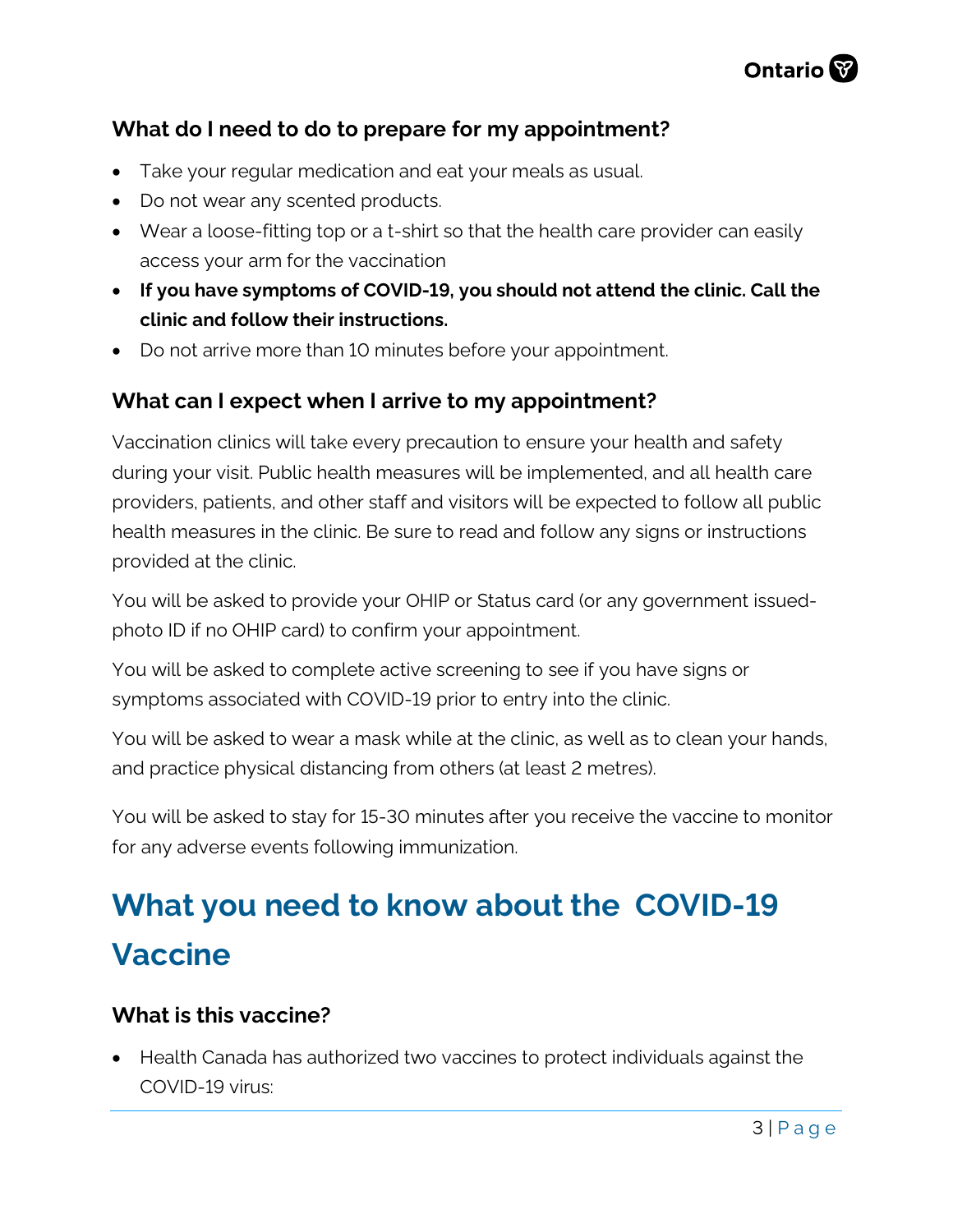- o Pfizer-BioNTech COVID-19 vaccine was authorized for use in Canada on December 9, 2020.
- o Moderna COVID-19 vaccine was authorized for use in Canada on December 23, 2020

#### **Who can get the vaccine**

COVID-19 vaccines are authorized in individuals 16 years of age and older (Pfizer-BioNTech COVID-19 vaccine) and in individuals 18 years of age and older (Moderna COVID-19 vaccine).

These vaccines **should not** be administered to:

- Individuals who have ever had a **severe allergic reaction** (i.e. anaphylaxis) to a previous dose of an mRNA vaccine or to any of its components (including polyethylene glycol, see below) or its container, **should not get either mRNA COVID-19 vaccine**.
	- o Consult the [Pfizer-BioNTech vaccine monograph](https://covid-vaccine.canada.ca/pfizer-biontech-covid-19-vaccine/product-details) for further ingredient details
	- o Consult the [Moderna COVID-19 vaccine monograph](https://covid-vaccine.canada.ca/info/pdf/moderna-covid-19-vaccine-pm1.pdf) for further ingredient details
	- o It is important to review the ingredients carefully as some people may be allergic to these ingredients, including **polyethylene glycol**. Polyethylene glycol can rarely cause allergic reactions and is found in some products such as medications, bowel preparation products for colonscopy, laxatives, cough syrups, cosmetics, skin creams, medical products used on the skin and during operations, toothpaste, contact lenses and contact lens solution. Polyethylene glycol can also be found in food or drinks, but is not known to cause allergic reactions from foods or drinks. Due to potential cross-reactive hypersensitivity with the vaccine ingredient polyethylene glycol, those with a suspected hypersensitivity or who have had an immediate allergic reaction to **polysorbate** should speak to their health care provider before vaccination.
- Anyone who has symptoms that could be due to COVID-19; these patients should get a COVID-19 test.
- Acutely ill individuals; As a precautionary measure
- Individuals who have received another vaccine (not a COVID-19 vaccine) in the past 14 days.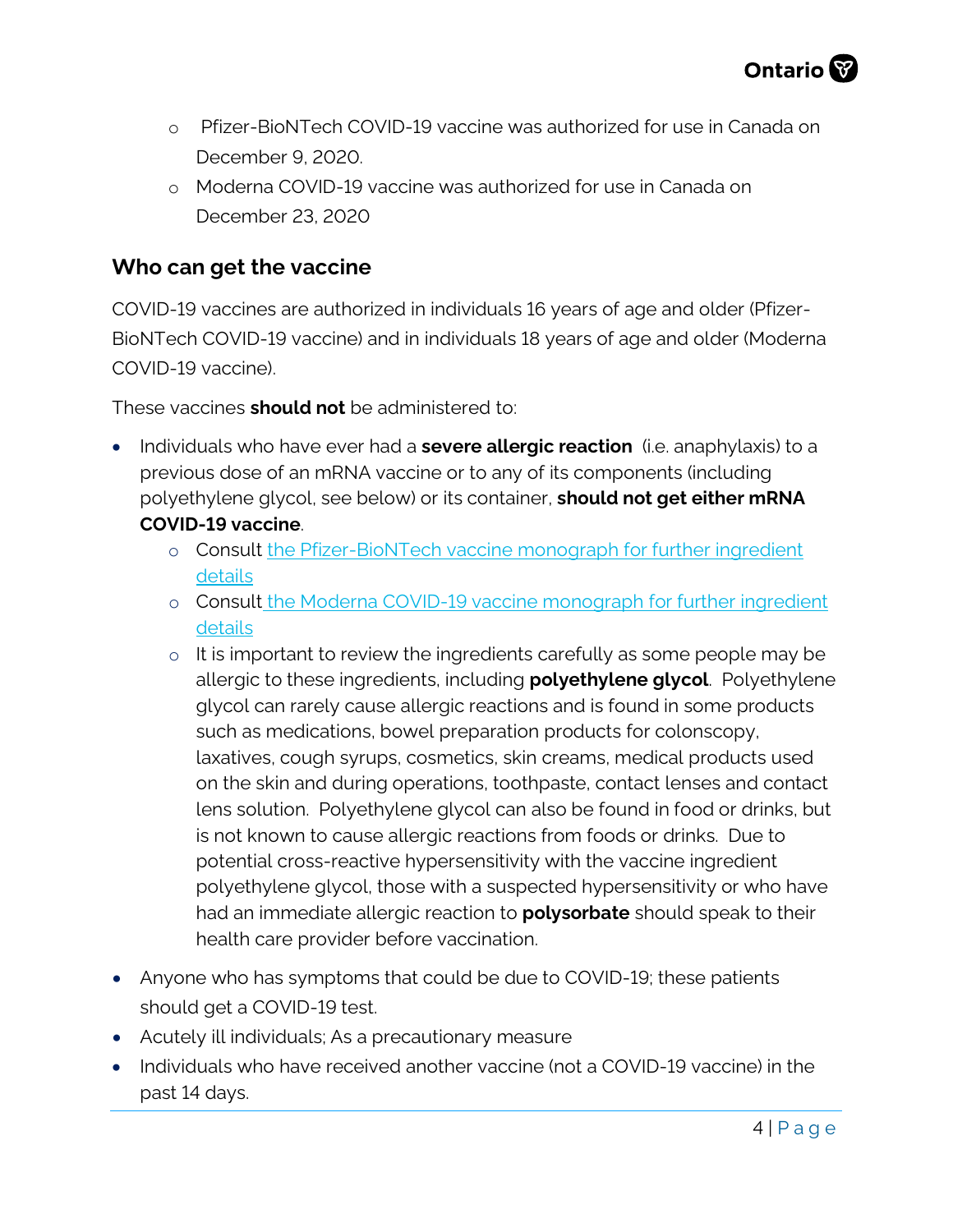#### **Considerations for other patient groups**

Guidance for special populations, including for example breastfeeding or pregnant individuals, individuals with allergies, individuals with autoimmune conditions, or individuals who are immunocompromised due to disease or treatment, is available in the [Vaccination Recommendations for Special Populations](http://www.health.gov.on.ca/en/pro/programs/publichealth/coronavirus/docs/vaccine/COVID-19_vaccination_recommendations_special_populations.pdf) guidance document, including if additional documentation is required for vaccination.

The COVID-19 vaccine is not currently being offered to the following groups who were excluded from the clinical trials until further evidence is available. More data may be available in the near future:

• **Children.** Clinical trials to determine safety and effectiveness of the vaccine in children are forthcoming.

#### **Precautions during vaccination should be taken for:**

- Patients who have a bleeding problem, bruise easily or use a blood-thinning medicine should receive the vaccine. Individuals receiving long-term anticoagulation with either warfarin or heparin are not considered to be at higher risk of bleeding complications following immunization and may be safely immunized through the IM route as recommended, without discontinuation of their anticoagulation therapy.
- Individuals with a history of severe allergic reactions (i.e. anaphylaxis) not related to vaccines or injectable medications—such as allergies to food, pet, venom, environmental, or latex, etc. **should be offered** the COVID-19 vaccines.
	- o An extended period of observation post-vaccination of 30 minutes is recommended for these groups
	- o For more detailed recommendations on people with allergies, please consult [Vaccination Recommendations for Special Populations](http://www.health.gov.on.ca/en/pro/programs/publichealth/coronavirus/docs/vaccine/COVID-19_vaccination_recommendations_special_populations.pdf) guidance document

### **How many doses of the vaccine do I need?**

All individuals need 2 doses of the vaccine. You must get the same vaccine for your first and second dose.